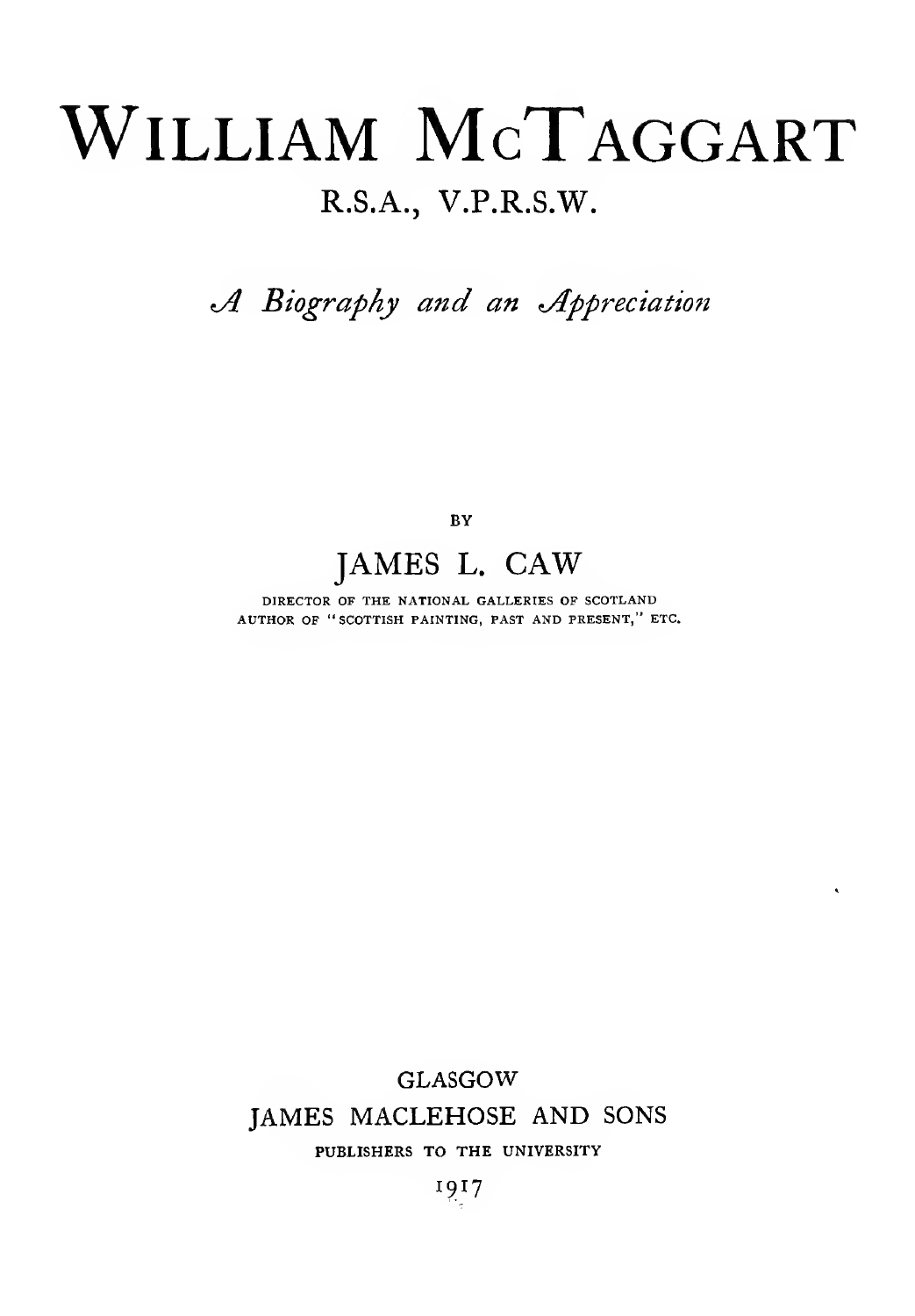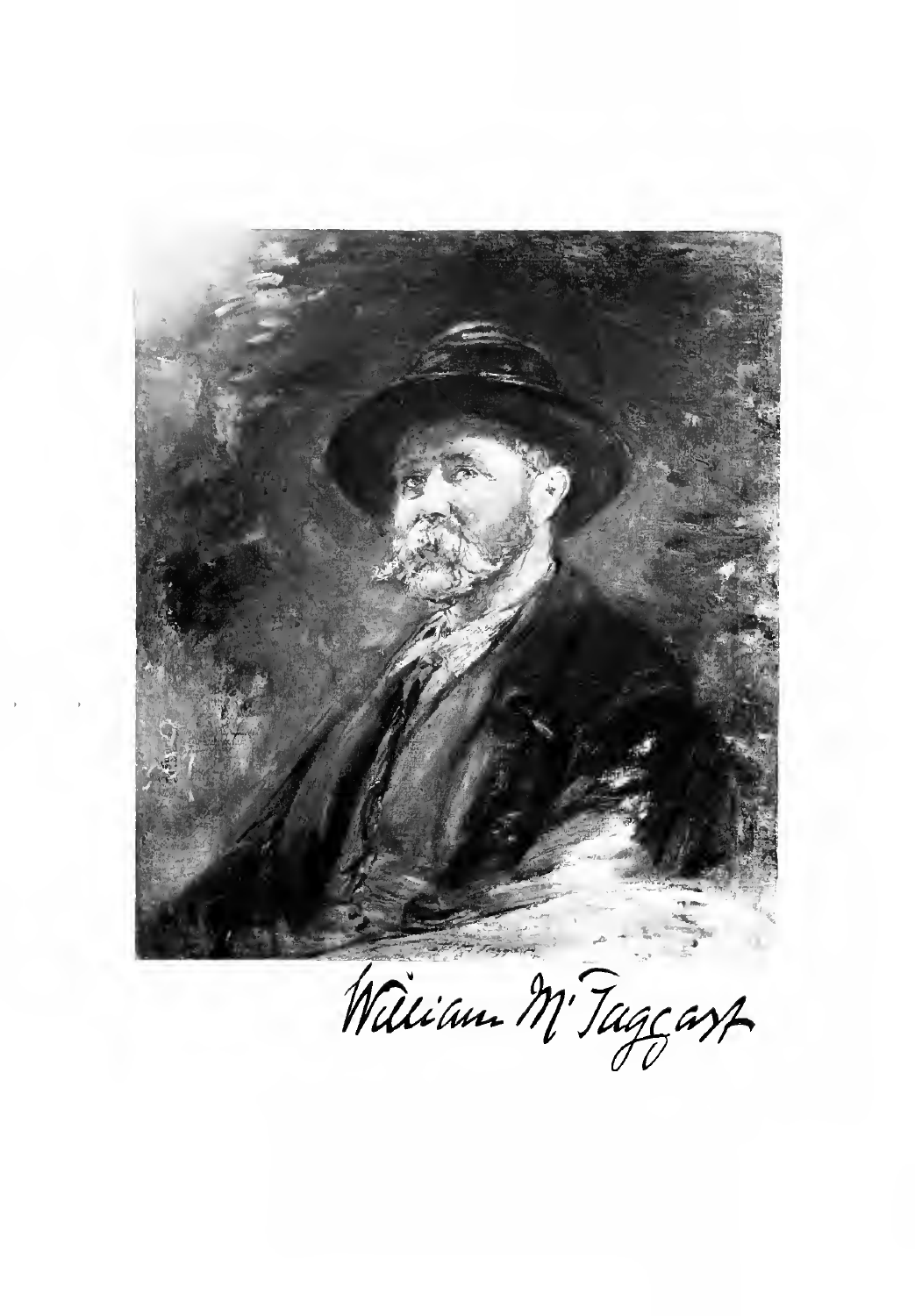#### PREFACE

To those who knew William McTaggart or admire his art, this biography and appreciation will require no apology, except it be for the manner in which it has been carried out. It was my privilege to have lived upon terms of the closest intimacy with him for the last twenty years of his life, to have heard him speak of his past, to have watched him at work, to have seen and studied most of his pictures ; and, since his death, not a few of his friends and admirers have suggested that it was a duty incumbent upon me to make <sup>a</sup> record of what <sup>I</sup> knew. To be quite frank, however, litde urging was required. As a student of the development of modern painting and an occasional writer upon art, <sup>I</sup> felt that, whatever <sup>I</sup> might make of them, McTaggart and his achievement offered an unusually fascinating theme. For in the orderly, yet impassioned, growth of his conceptions and style, the whole evolution of pictorial art from pre-Raphaelitism to impressionism is epitomised.

To explain the affection and admiration in which McTaggart was held, as man and artist, by his intimates and artistic contemporaries, to those who have only heard of him and have seen few of his pictures, is not easy ; but, whether <sup>I</sup> have succeeded in doing justice to my subject or have failed, such is the raison d'etre of this book.

In its preparation much assistance was given by many friends, particularly perhaps by Mr. T. S. Robertson, one of McTaggart's oldest friends, and by Mr. P. McOmish Dott, both of whom read the manuscript and made valuable suggestions. The biography itself, however, is based chiefly upon the letters and papers placed at my disposal by Mrs. McTaggart.

The catalogue, which forms a very complete record of his work, was compiled to some extent from catalogues of exhibitions and sales, mention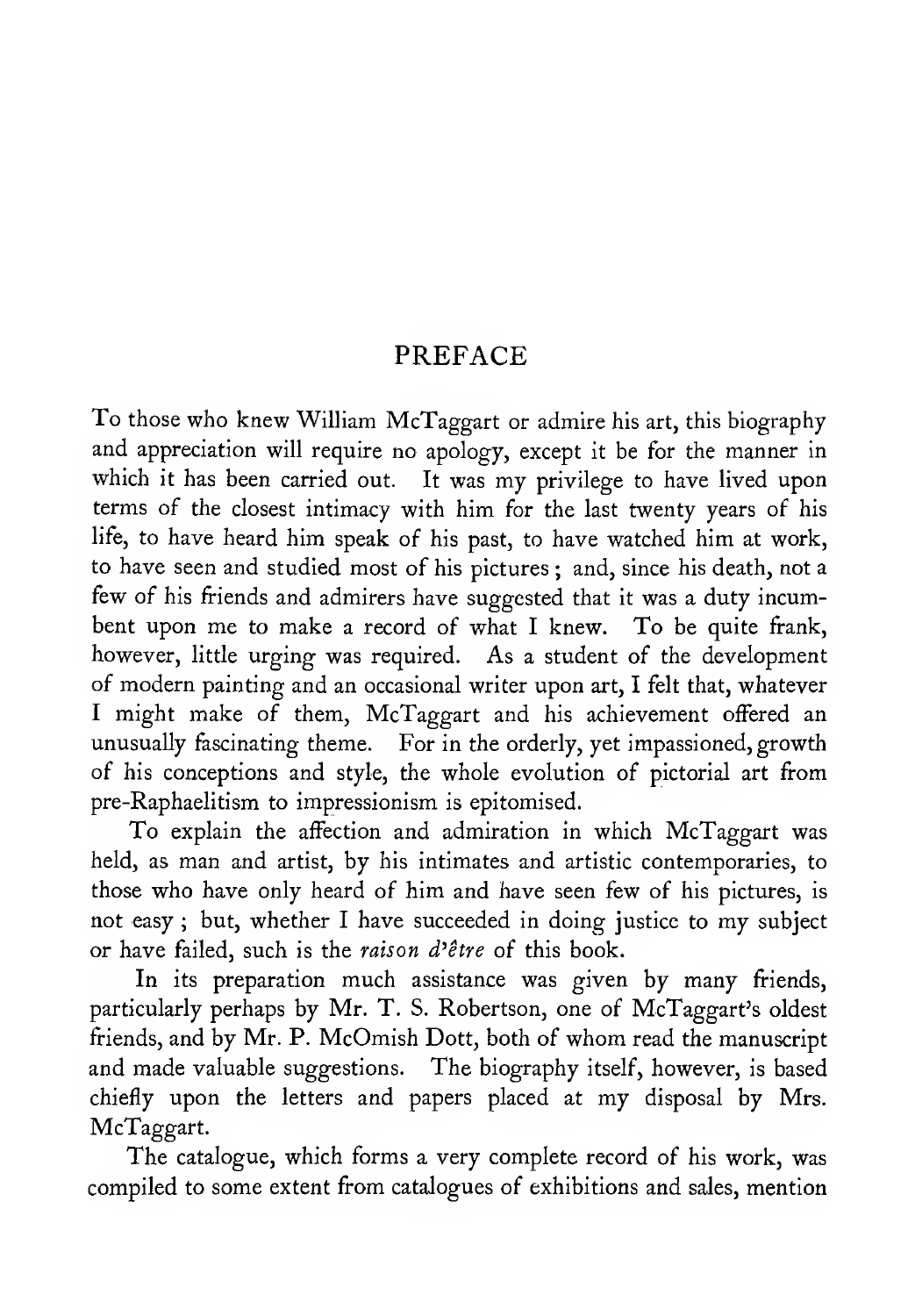#### viii PREFACE

of pictures in letters, and personal knowledge. But, as the artist did not keep even <sup>a</sup> rough list of pictures, it would have been impossible to have attained anything like completeness without the help of Mr. Proudfoot, of Messrs. Aitken Dott & Son, Mr. Alexander Reid, Mr. Muir, of Messrs. Bennett & Sons, Messrs. George Davidson, Ltd., Mr. W. L. Peacock, Mr. Percy Scott, Messrs. Doig, Wilson & Wheatley, Messrs. Connell & Sons, Mr. Alexander Duncan, of Messrs. Dowell, and Dr. A. H. Millar, of the Dundee Gallery.

Finally, <sup>I</sup> am greatly indebted to the many collectors who have supplied details of pictures or have permitted pictures in their possession to be reproduced.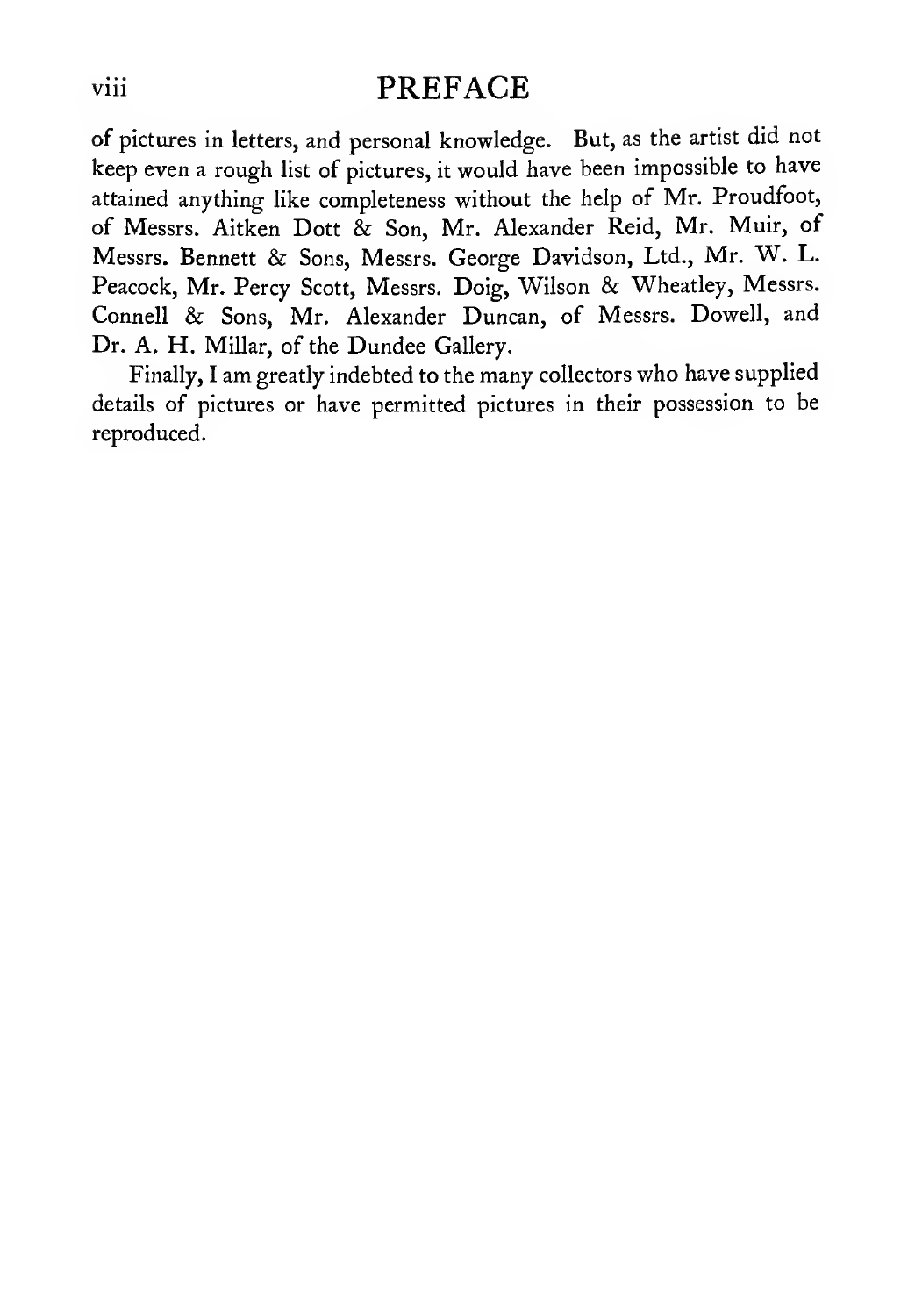#### **CONTENTS**

| <b>CHAPTER</b><br>I. CHILDHOOD AND YOUTH, 1835-1852 | <b>PAGE</b><br>$\mathbf{I}$ |
|-----------------------------------------------------|-----------------------------|
| II. STUDENT DAYS, 1852-1859 -                       | 9                           |
| III. ASSOCIATE, 1859-1870-                          | 29                          |
| IV. ACADEMICIAN: PART I., 1870-1880                 | 55                          |
| V. ACADEMICIAN: PART II., 1880-1889                 | 77                          |
| VI. "THE MCTAGGART PORTFOLIO"                       | 105                         |
| VII. BROOMIEKNOWE, 1889-1910                        | 119                         |
| VIII. LANDSCAPES, 1889-1910                         | 144                         |
| IX. PICTURES OF THE SEA, 1889-1910                  | 164                         |
| X. STYLE-PRACTICE-OPINIONS                          | 188                         |
| XI. PERSONALITY—POSTSCRIPT - -                      | 209                         |
| <b>APPENDICES</b>                                   |                             |
| I. PORTRAITS OF WILLIAM MCTAGGART -                 | 217                         |
| II. MAGAZIŃE AND OTHER ARTICLES CONTAINING REFER-   |                             |
| ENCES TO WILLIAM MCTAGGART                          | 218                         |
| CATALOGUE OF PICTURES AND DRAWINGS                  | 22I                         |
| TITLE INDEX TO PICTURES AND DRAWINGS                | 280                         |
| GENERAL INDEX -                                     | 295                         |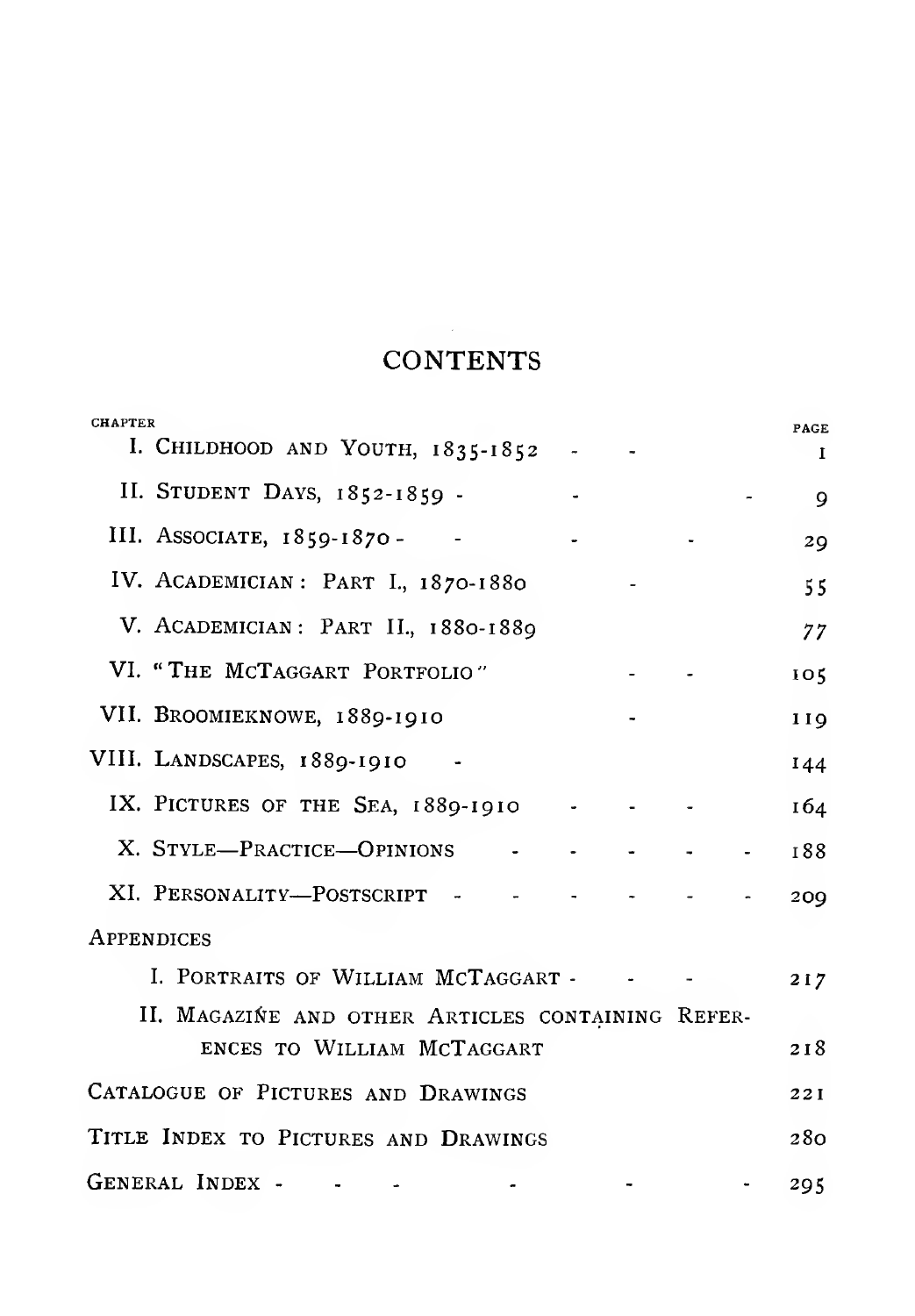As McTaggart's design is based upon colour masses, articulated by line, rather than<br>upon light and shade, reproduction of his pictures is upusually difficult. This upon light and shade, reproduction of his pictures is unusually difficult. is the case especially with those of his later period, for in them the full significance of adjoining passages or of the relationship of figures to landscape often depends upon differences of colour so delicate or subtle that they will not register as differences of tone. Colour process suggests itself as a possible solution of the difficulty. But, as yet, the best results obtainable by it are apt to be misleading and too often fail to represent a true colourist's gift truly. On the other hand, perhaps because its -illustration and not specious facsimile. Of all the monochromatic processes again, half-tone seems best fitted to convey some sense of the brilliance of tone and clarity of colour so characteristic of McTaggart's work. So, after full consideration, half-tone was chosen. Even in selecting pictures for translation into black and white, however, the possibility of obtaining fairly adequate results had to be considered, and many pictures with claims to be reproduced equal to' those actually illustrated had to be omitted, not a few after being specially photographed.

The plates are arranged chronologically in Chapters II. to VII., and all those in Chapters VIII. to X., although not arranged in order of date, belong to the period, 1889-1910, discussed in these chapters.

The plates have been made by Messrs. Hislop & Day from photographs taken directly from the pictures, and, with the exception of one which appeared in Scottish Painting, all are new, and the great majority are of pictures never before reproduced. Most of the photographs were taken by Messrs. T. & R. Annan & Sons, who also made the photogravure frontispiece ; but negatives by Mrs. McTaggart, Messrs. Drummond Young & Watson, Mr. Donald Scott and Mr. W. E. Gray were also used.

J. L. C.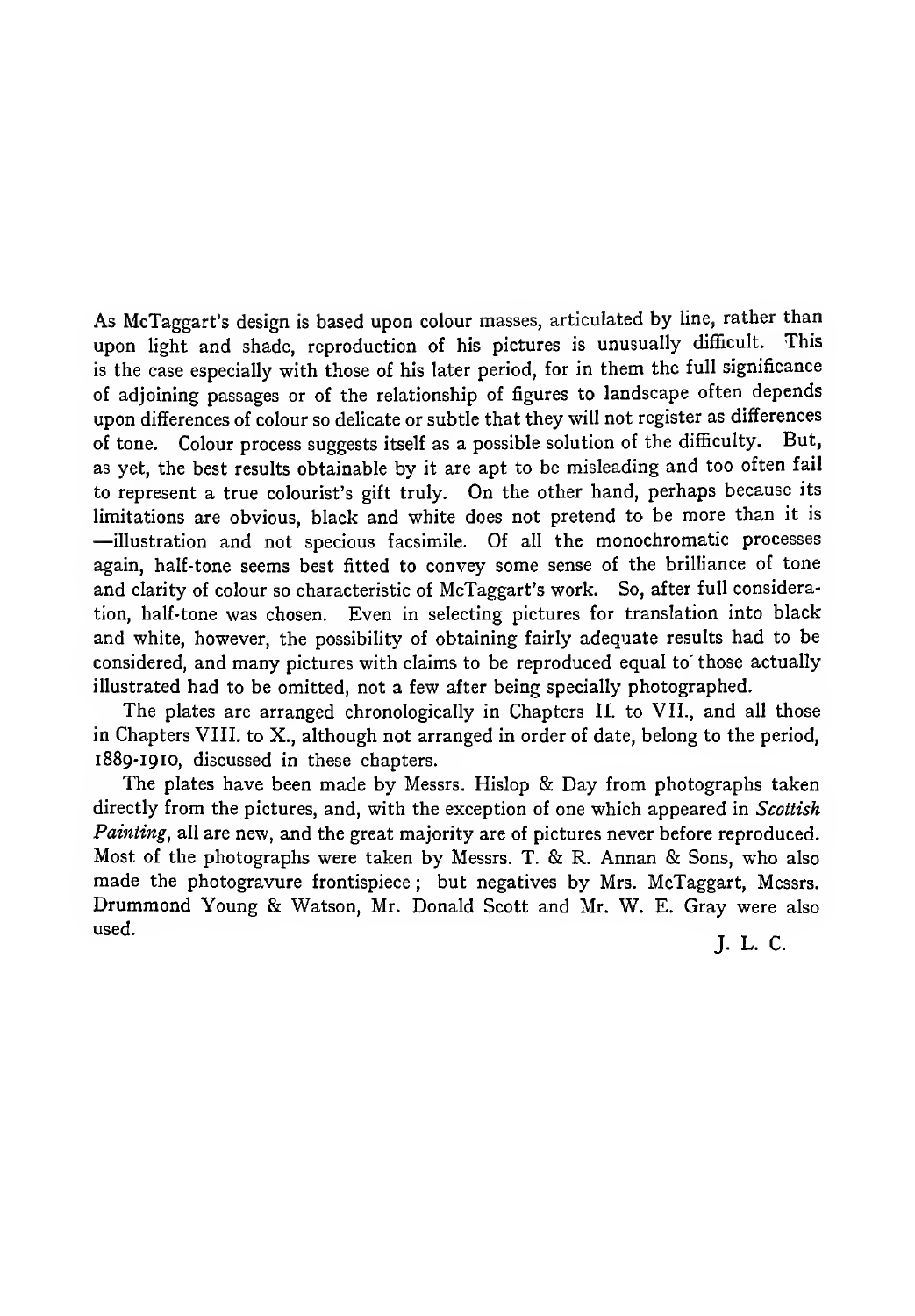#### LIST OF PLATES

| 1.  | TITLE, DATE AND SIZE OF PICTURE.<br>WILLIAM MCTAGGART<br>$1892: 33 \times 28$                     | NAME OF OWNER.<br>Mrs. McTaggart     | <b>PAGE</b><br>Frontispiece |
|-----|---------------------------------------------------------------------------------------------------|--------------------------------------|-----------------------------|
| 2.  | SELF-PORTRAIT AT THE AGE OF SEVENTEEN<br>1852                                                     |                                      | 12                          |
| 3.  | PRIZE STUDY IN ANTIQUE CLASS<br>$1855: 30 \times 42$ (Chalk)                                      |                                      | 16                          |
| 4.  | THE PAST AND THE PRESENT<br>$1859:29\frac{1}{2}\times35\frac{1}{2}$                               | Mr. P. McOmish Dott                  | 28                          |
|     | 5. SPRING<br>$1863: 17\frac{1}{2} \times 23\frac{1}{2}$                                           | Mr. R. B. Steven                     | 40                          |
|     | 6. WILLIE BAIRD<br>$1866: 24\frac{1}{2} \times 30$                                                | Mrs. Finlay Smith                    | 44                          |
| 7.  | DORA<br>$1869: 46 \times 38$ (Diploma Work)                                                       | Royal Scottish Academy               | 48                          |
| 8.  | WESTHEAN-Page from Sketch-book<br>$1874: 3\frac{7}{8} \times 6\frac{3}{4}$ (Reproduced full size) |                                      | 60                          |
| 9.  | Boys BATHING<br>$1873 - 4:34 \times 53$                                                           | Mr. R. H. Brechin                    | 62                          |
| 10. | THROUGH WIND AND RAIN<br>$1874: 32\frac{1}{2} \times 55$                                          | Orchar Collection                    | 64                          |
|     | II. THE VILLAGE, WHITEHOUSE                                                                       | Trustees of the late Mr. John Ure 68 |                             |

1874-5 : 45 x68. (Plate from Scottish Painting, Past and Present)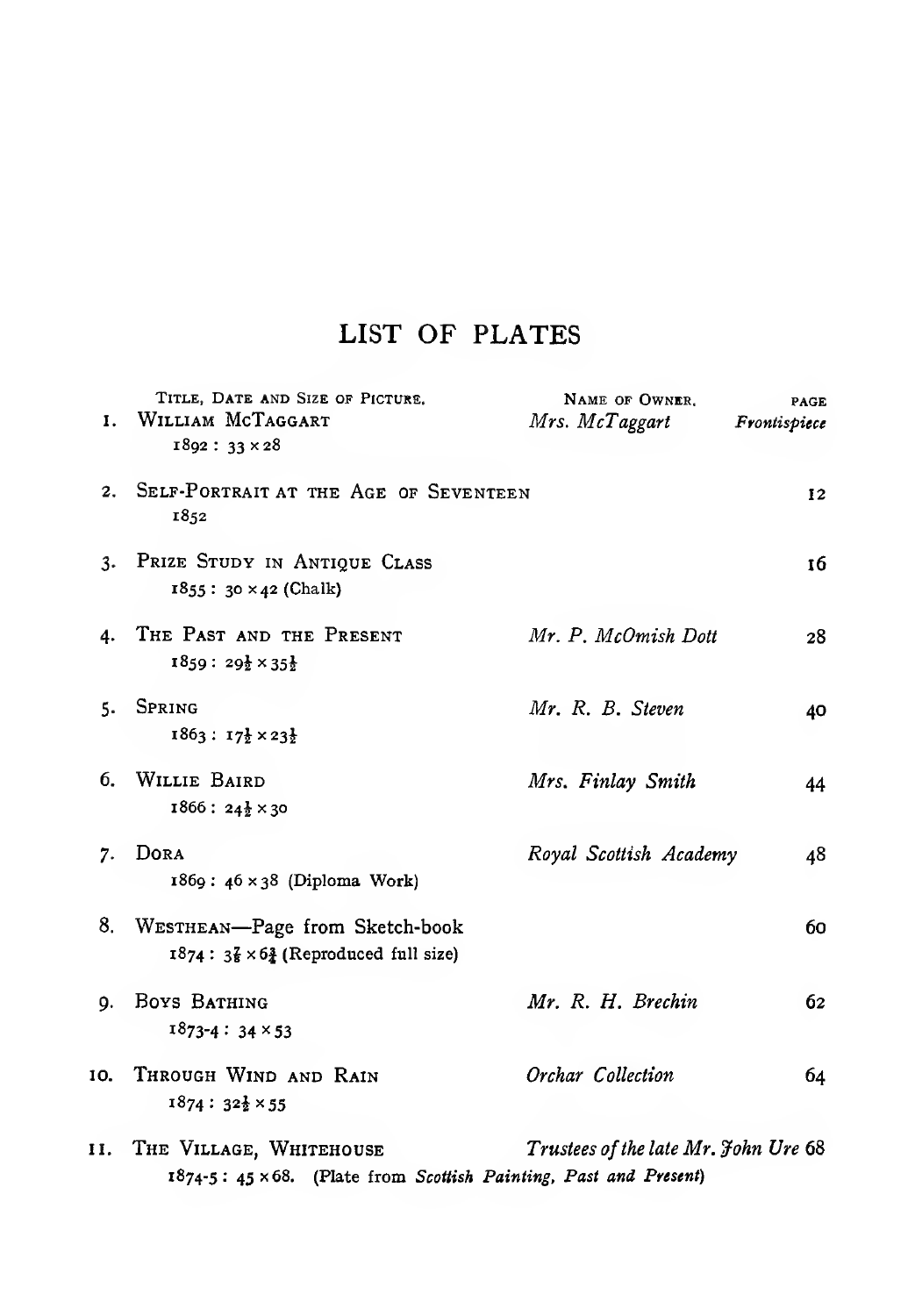### xii LIST OF PLATES

| 12. | TITLE, DATE AND SIZE OF PICTURE.<br>THE FISHERS' LANDING                                                        | NAME OF OWNER.<br>Mrs. Anderson | PAGE<br>72 |
|-----|-----------------------------------------------------------------------------------------------------------------|---------------------------------|------------|
|     | $1877:38 \times 55$                                                                                             |                                 |            |
|     | 13. A SUMMER IDYLL-BAY VOYACH<br>$1876-93: 24\frac{1}{2} \times 36$                                             | Mrs. Archibald Smith            | 74         |
|     | 14. THE ARTIST'S MOTHER<br>$1874:35\frac{1}{2}\times26\frac{1}{2}$                                              | The Artist's Trustees           | 76         |
|     | 15. SUMMER BREEZES<br>1881 : 24 × 36. (Portrait of the daughters of Sir T. McCall Anderson)                     | Lady McCall Anderson            | 80         |
|     | 16. 'AWAY TO THE WEST AS THE SUN WENT<br>DOWN'<br>$1881: 32 \times 48$                                          | Miss Dickie                     | 82         |
| 17. | KILBRANNAN SOUND-Page from Sketch-book<br>$1883: 3\frac{1}{2} \times 6\frac{7}{8}$ (Reproduced full size)       |                                 | 88         |
| 18. | DAYBREAK, KILBRANNAN SOUND<br>1883: 30 × 42                                                                     | Mr. H. H. MacTaggart            | 92         |
| 19. | THE BELLE<br>$1885: 59\frac{1}{2} \times 35\frac{3}{4}$                                                         | Miss McTaggart                  | 94         |
| 20. | <b>FOR SHELTER</b><br>$1887:40\times 53\frac{1}{2}$                                                             | Mr. D. W. Cargill               | 96         |
| 21. | <b>OCEAN</b><br>$1886:39\times53$                                                                               | Mr. W. Home Cook                | 100        |
| 22. | CROSSING THE FORD<br>$1875$ : $14 \times 21$ . (Water-colour)                                                   | Mr. Harry W. Smith              | 104        |
| 23. | SUNRISE-BAIT GATHERERS RETURNING<br>c. $1877: 9\frac{1}{2} \times 13\frac{3}{4}$ . (Water-colour)               | Mr. H. H. MacTaggart            | 108        |
| 24. | WHINS IN BLOOM<br>$1881: 21\frac{1}{2} \times 29\frac{1}{2}$ . (Water-colour)                                   | Mrs. T. H. Cooper               | 112        |
| 25. | IN THE EQUINOCTIAL GALES-TAKING CRAIL<br>HARBOUR<br>$1884: 11\frac{1}{2} \times 15\frac{1}{2}$ . (Water-colour) | Mrs. Paton                      | 114        |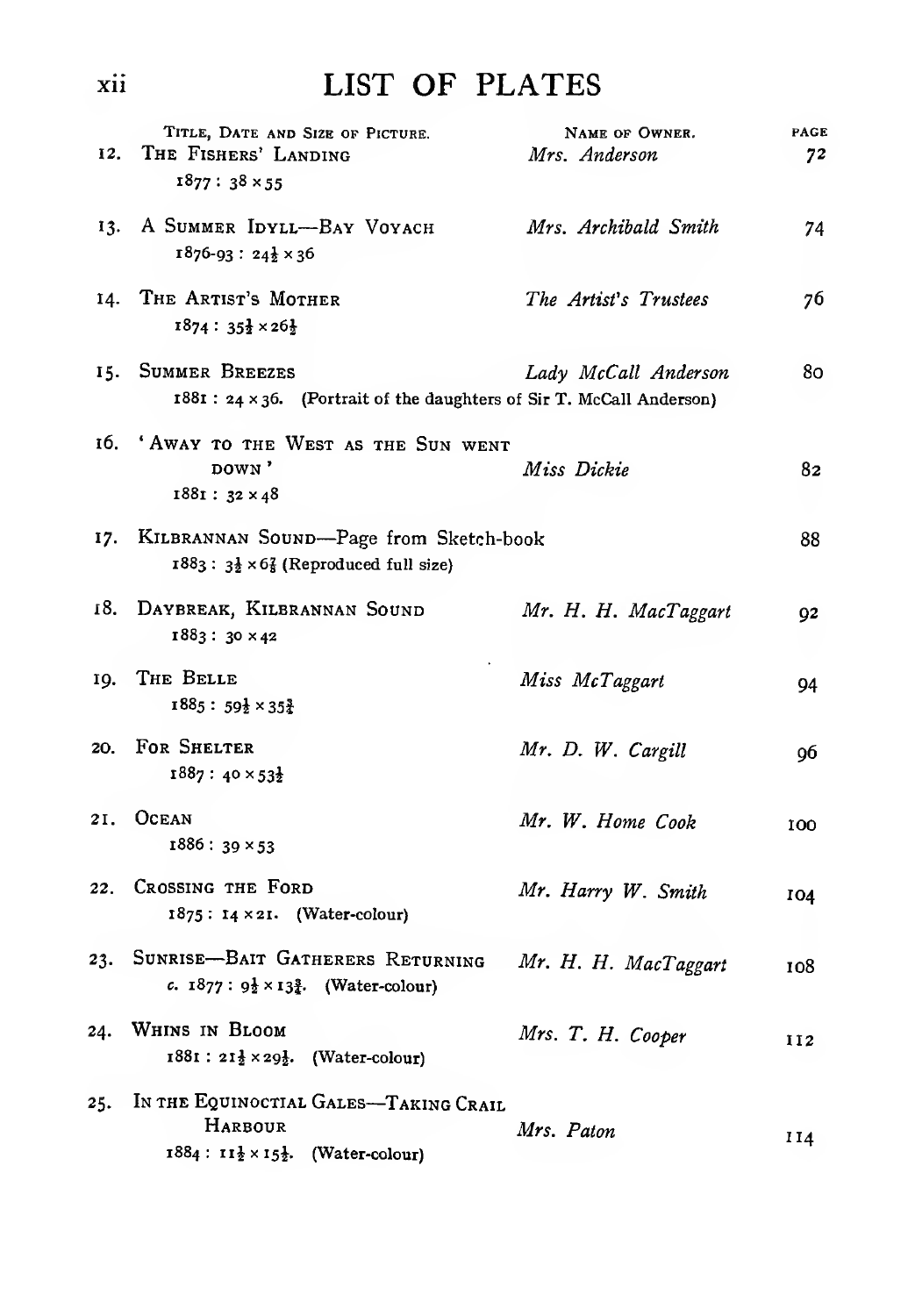| LIST OF PLATES                                          |                | $\cdots$<br><b>X111</b> |
|---------------------------------------------------------|----------------|-------------------------|
| TITLE, DATE AND SIZE OF PICTURE.<br>26. GOING TO SCHOOL | NAME OF OWNER. | <b>PAGE</b><br>116      |

| 27. AUTUMN SHOWERS | Mr. James A. Morrice | 120 |
|--------------------|----------------------|-----|
| $1889:33\times52$  |                      |     |

 $1886: 14 \times 20\frac{1}{2}$ . (Water-colour)

- 28. GIRLS BATHING—WHITE BAY, CANTYRE Mr. Norman Lang 124 1889 : 36 x6o
- 29. Moss Roses Mrs. McTaggart 128  $1890: 28\frac{5}{8} \times 23\frac{5}{8}$
- The Artist's Trustees 30. CocKENZiE, Afternoon 132 1894 : 42 X49
- 31. The Sound of Jura Mr. William Boyd 136 1895 : 36 X56
- 32. September's Silver and Gold Mr. P. McOmish Dott 140 1905: 39 × 59
- 33. The Wind among the Grass The Artist's Trustees **144** c.  $1894:34\frac{1}{2}\times 49$
- Mrs. A. P. Mathewson 34. THE BLACKBIRD'S NEST 148  $1890: 19\frac{1}{2} \times 15$
- 35. The Lilies Mr. E. R. Harrison 152 1898 : 52 X 80
- 36. The Harvest Moon Mr. Alexander Reid 156 1899 : 52 X77
- Mrs. A. P. Mathewson 158 37. Golden Autumn, Lothianburn  $1896-8: 17\frac{1}{2} \times 29\frac{1}{2}$
- Mr. 7. Howden Hume 160 38. April Snow  $1892 - 7$ ;  $34\frac{3}{4} \times 54$
- 39. 'CALLER Oo!' Mr. John N. Kyd 164 1890 : 56 X42